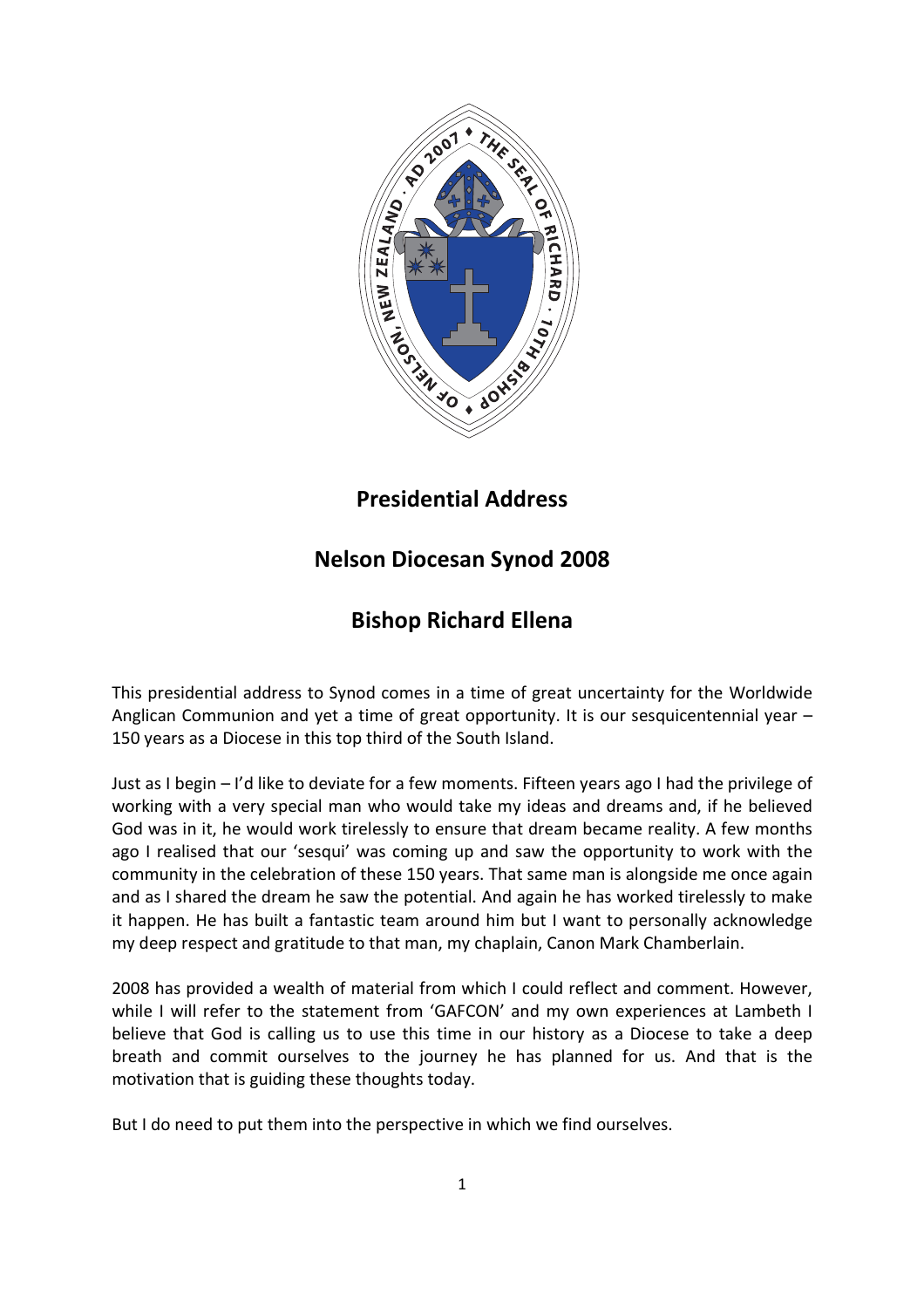# Lambeth.

The Anglican Communion remains as fractured as it has ever been. Despite the attempts of the ecclesiastical spin-doctors to paint the Lambeth conference of Bishops as a triumph for the Archbishop of Canterbury, nothing has changed. The powerful Episcopal Church seems as determined as ever to continue to pursue a revisionist agenda despite the comments made by Archbishop Rowan in his closing address to the conference. And they seem equally determined to shut down those who are committed to biblical orthodoxy. Just in the last few days the Convocation of Bishops voted to depose Bob Duncan, the Bishop of Pittsburgh who has consistently challenged the Episcopal Church to return to Biblical orthodoxy. At the other end of the rope there are those Provinces who have 'taken over' pastoral responsibility for Dioceses and parishes within the Episcopal Church in The United States and the Anglican Church in Canada and who have absolutely no intention of abandoning them.

The one hope lies in the adoption of a Covenant which will lie in the hands of two critically important gatherings next year: the meeting of the Primates that has been called by the Archbishop of Canterbury and the meeting of the Anglican Consultative Council. If this covenant is not strongly ratified – and if there is no clear mechanism or commitment to 'enforce' it - then I would predict the breakup of the Communion as we know it. Even if it is ratified there will also be changes, because it seems likely that individual dioceses may be able to opt into this covenant relationship, if the provinces to which they belong choose not to.

The bottom line for me is that I struggle to remain in communion with provinces that constantly challenge the reality of the resurrection or deny the divinity of Jesus; or provinces who feel the need to apologise to other faith traditions for our Christian evangelism; or with presiding Bishops who believe that Jesus Christ is simply 'one way among many.'

## GAFCON.

Just prior to Lambeth the Global Anglican Future Conference (GAFCON) was held in Jerusalem. I felt I couldn't go because of the time commitment and so Standing Committee invited my Vicar General, Archdeacon Robin Kingston, to attend on behalf of the Diocese. The final statement of GAFCON is a precise and positive declaration of the faith that I believe we would strongly affirm within this Diocese. But – and without wanting to influence the debate we will have later in Synod – I do have some concerns about the authority that has been vested by GAFCON in their 'Council of Primates': particularly the cultural authoritarianism that one or two of these primates work within and form their ministries upon. I am very keen to see what might come out of a Global South that is expanded to include some of the powerful evangelical leaders from the UK.

These two events will continue to have a profound impact upon the Anglican Communion and upon us as a Diocese.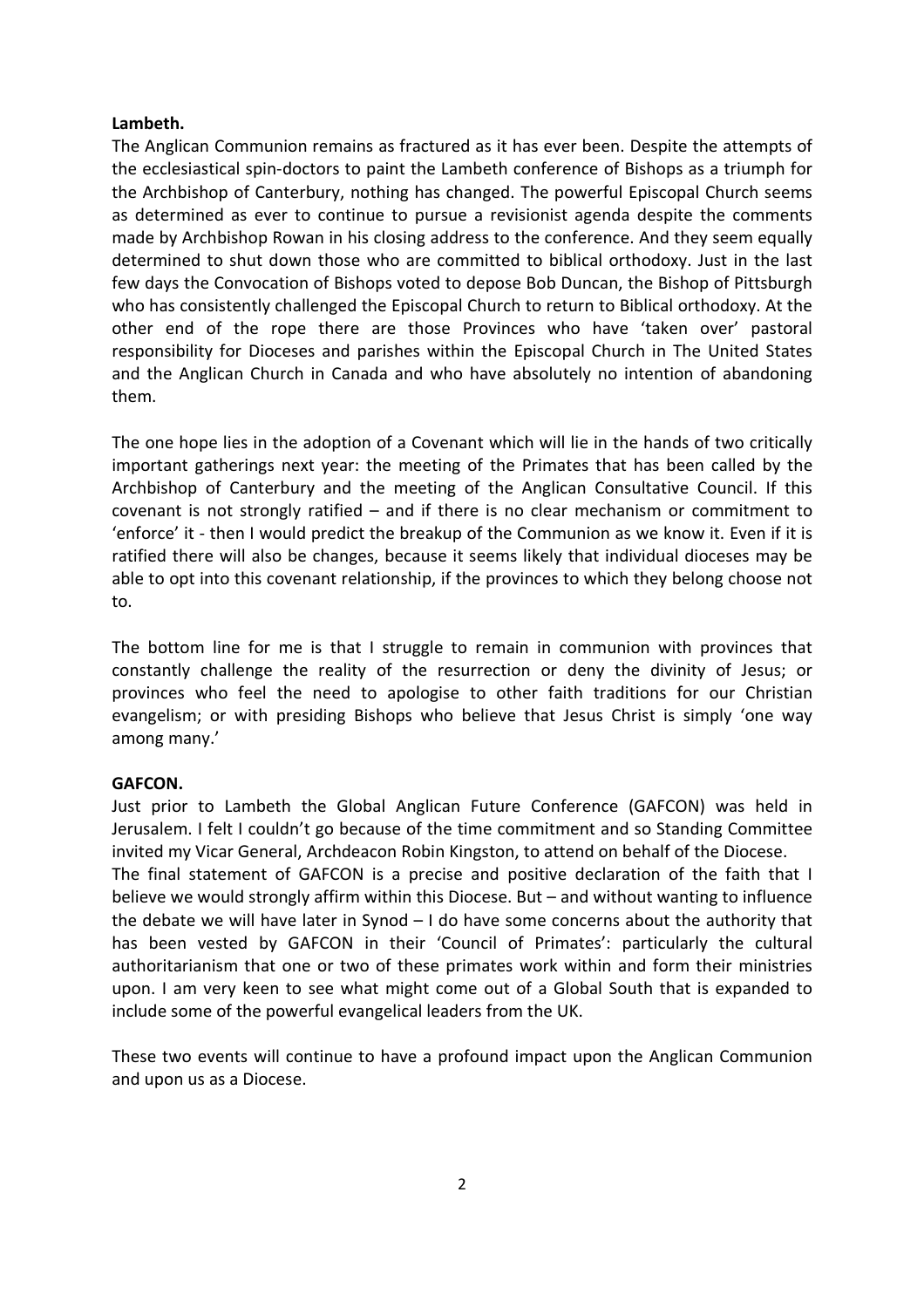#### Global Economy

On a Global Scale we are watching the collapse of major financial institutions as the debt crisis finally comes home to haunt us. Billions of dollars have been poured into a rescue package which will simply prop up a system which, at its heart, is deeply flawed. While New Zealand may be shielded from the worst of this crisis we are certainly not immune to it and it will continue to have an impact upon our economy. Coupled with the massive fuel price rises over the last few months and the rising food prices many people are struggling to make ends meet.

In Acts 2:42-47 we see the picture of a Spirit-filled church 'selling possessions and sharing the proceeds with those in need.' Compassion, Simplicity and Generosity were marks of this church and need to be marks of our church today.

A few weeks ago I had quite a dramatic vision that has stayed with me. It was a picture of churches in every corner of the Diocese digging up their glebe land and spare corners of the church property, planting vegetable gardens and giving away the produce. If you'll forgive the pun, I've planted the seed – if it was a vision from God let's see if it flourishes.

## The Anglican Church here at home.

The Anglican Church in New Zealand, like most denominations, is experiencing decline. We might not be in the freefall situation that one or two are in, but the census statistics present us with a challenge that we would be crazy to ignore. It is easy to argue that numbers attending church are actually increasing and that the census decline simply reflects those nominal 'members' who are now being a little more honest about what box they tick.

Our own Diocesan Statistics don't back that up because they record actual attendance and have shown a decrease over the last few years, in contrast to the growth during the early 90's. We are certainly not in a critical situation but we need to make sure that we don't simply bury our head in the sand and hope it will all just somehow come right. Christ has called us to build his church and to grow God's Kingdom and in this Diocese we will continue to take that responsibility seriously.

This takes energy and focus and here at home it's been a long, wet winter and many of those in leadership  $-$  both ordained and lay  $-$  are feeling tired. The emotional resources needed to just keep the parishes financially sustainable mean that there is little energy left to plan and to grow. I believe that this is a major issue that we need to grapple with as a Diocese.

## Human Sexuality – the ongoing debate.

Finally, in these preliminary words, I need to address the 'gay issue' because it continues to be a source of controversy and division within the church. I want to simply say that the constant reference to a 'gay issue' is very unhelpful from both a missiological and a theological perspective. Our church doors are open to each and every human being, that they might experience the saving grace and the transforming love of Jesus Christ. No-one is excluded – all are welcome.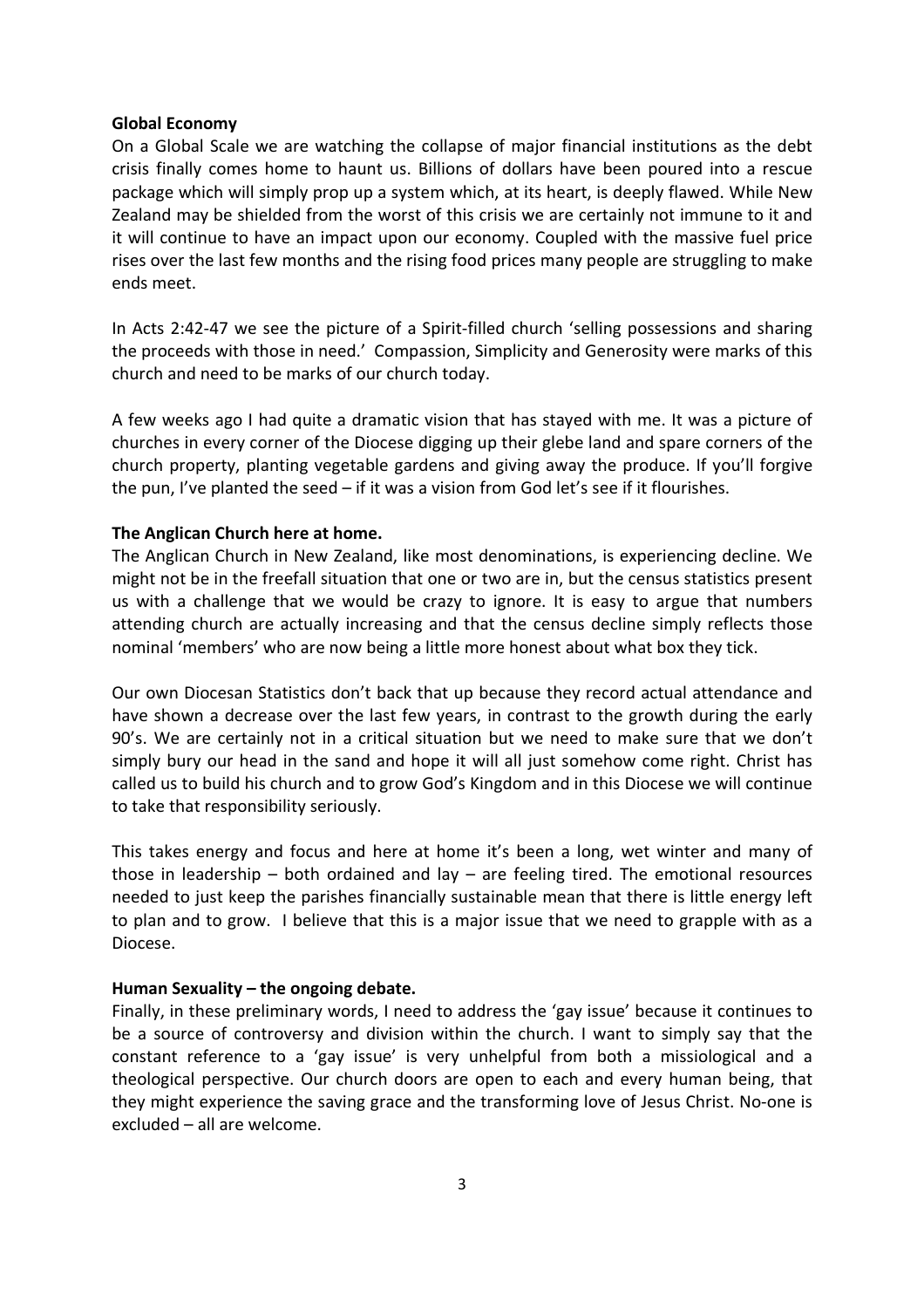However I do think with have an issue of sexuality because our society has a crisis of sexuality that it seems incapable of addressing. Casual sex, multiple partners, same-sex relationships, extramarital affairs, teenage promiscuity, fetishes, are all acceptable in a society that is driven by a culture of individual rights and personal freedoms that have been raised to the level of moral absolutes.

We believe that the biblical pattern – God's perfect plan – for our human sexuality is a man and a woman united in marriage, or alternatively - celibacy. And here, in this Diocese, that is the expectation for those seeking or exercising leadership, lay or ordained within the church. And in that affirmation we are doing nothing more than restating resolution 1:10 of the 1998 Lambeth Conference of Bishops which was reaffirmed by the Archbishop of Canterbury at this Lambeth.

# Looking ahead.

With all this is mind I want to cut to the chase and look ahead to a new year and suggest five key qualities or themes that I believe will be crucial to our growth and development. It is my sincere hope that decisions made by this Synod or decisions made by the Standing Committee that we elect will be guided by  $-$  or have reference to - these themes.

When Archbishop Harry Goodhew was elected Archbishop of Sydney in 1993 he outlined a five-point slogan which summed up his vision for Anglican ministry.

- Observably God's people
- Evangelistically enterprising
- Pastorally effective
- Genuinely caring
- Dynamically Anglican

It is very tempting to simply take the Archbishop's five themes but I am going to pinch his last one and make it my first one. It was the one that made him somewhat infamous at the time and caused many to smirk because even then it was considered something of an oxymoron – a contradiction in terms.

## Dynamically Anglican!

I think that we struggle with a sense of identity; 'who we are' in God's plan of things.

What is it that makes us uniquely us and gives us a sense of confidence? We have tried to imitate what other newer churches and denominations are doing in a deep desire to be relevant. As I said at our leadership conference on worship:

I have a strong sense that in our desire to keep up with contemporary 'trends' in worship we have settled for mediocrity in our worship forms and styles. We have tried to inject a Pentecostal 'praise and worship' event with a little of our 'Anglican reserve' and have created a service that doesn't quite 'hit the button.' Or we have tried to tamper with liturgy in ways that totally destroy any sense of flow – and therefore – any sense of satisfaction.

We have responded to the requests of those who worship with us, baptising adults by full immersion one moment and babies by sprinkling the next. One week we will dedicate the child of someone who has come to us from another denomination where this is common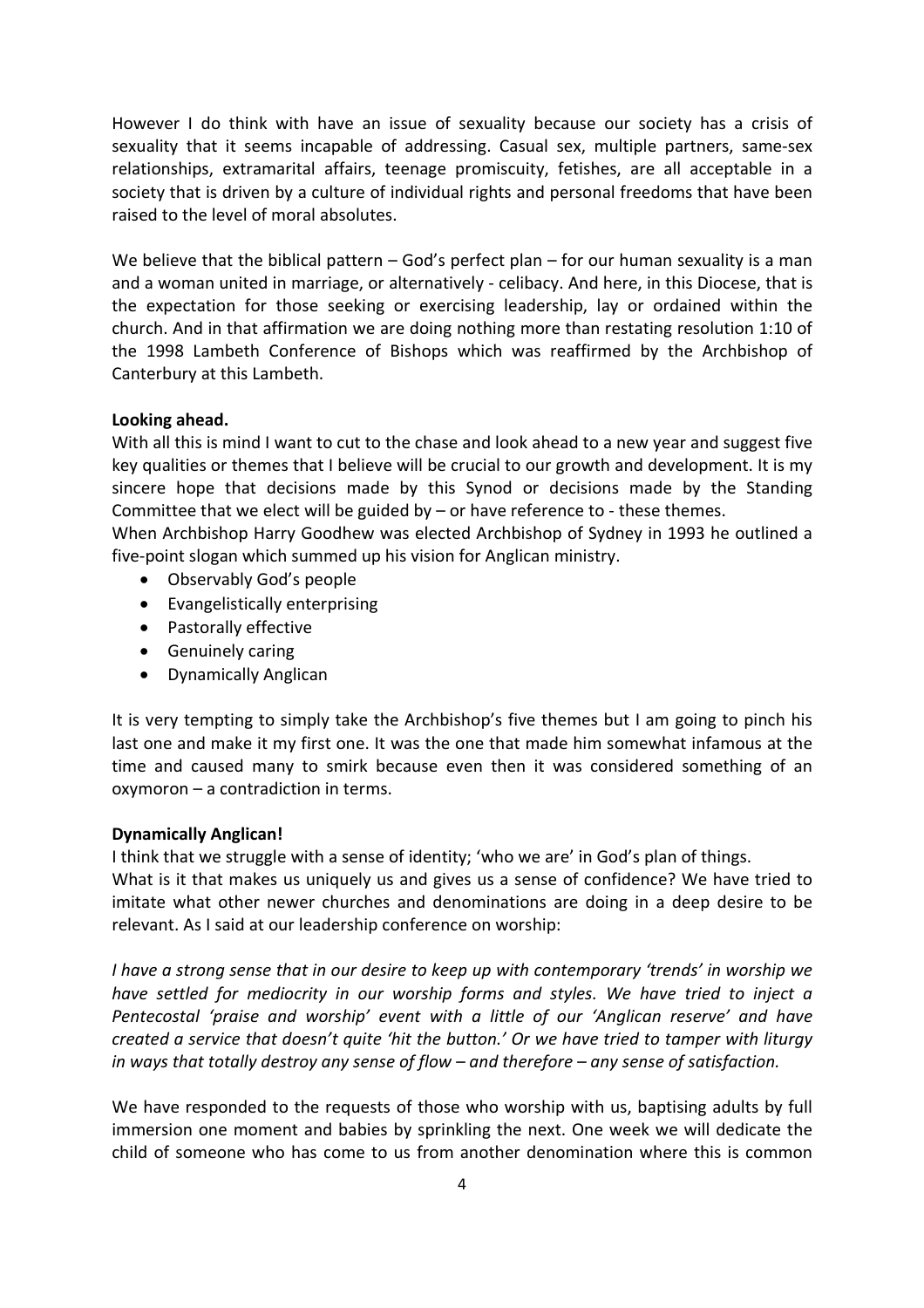practice, while baptising the baby of some nominal folk the following week. We reduce the number of communion services we offer just in case some people think we are becoming 'too Anglican!' – or it's become the thing we do first thing in the morning to keep the 'oldies' happy before getting into 'real worship.'

We take the name 'Anglican' off our church notice boards. In some cases this has been a deliberate choice but in many instances it is an unconscious desire to distance ourselves from any association with the actions of the wider Anglican Communion which we believe to be a barrier to our mission. And in other cases 'Anglican' has been understated in order to remove any sense of belonging to an institution in an age that is very wary of institutions. All of this is totally understandable, but what it has done is leave us floundering around for a sense of identity.

# So what does it mean to be 'Anglican?'

It's about having one foot in the reform tradition and another in the sacramental – a faith that speaks to both head and heart. It is about patterns of worship that are inherently Trinitarian, soundly theological and bathed in scripture. It grows disciples who understand praise and silence; confession and celebration; the transcendent and the immanent. Anglicanism brings the three-fold order of Bishops, Priests and Deacons into a democratic church system in which the responsibility is shared by both ordained and lay. While taking leadership seriously it offers a structure of both support and accountability. I could go on but what about the qualifier that Harry Goodhew used – 'dynamic' Anglicanism?

Dynamic, dynamite, dynamo – all come from the Greek word 'dunamis' which means 'power.' It is the word that Jesus used in the first chapter of Acts when he told the Apostles to wait in Jerusalem and that 'when the Holy Spirit has come upon you, you will receive power (dunamis) and will tell people about me everywhere....' 'Dunamis' was what separated the church in Acts 2:42-47 from the church as described in Acts 1:14 – 26. Here they were just going through the motions. They were gathering together for prayer and for teaching. They had their formal meetings and elected their new leaders (all sounds very Anglican to me!) But then came the feast of Pentecost. They had gathered together – as was their custom – and the power of the Spirit came upon them and the life of this early church was transformed from a fledgling organisation into a movement that would transform the world.

Dynamic Anglicanism takes the strength of our tradition and heritage and allows the Holy Spirit to breathe his life into it.

I'm fed up having to feel I need to apologise for who I am.

It is dynamic Anglicanism that has given us Alpha.

It is dynamic Anglicanism that has given us New Wine

Soul Survivor has grown out of Dynamic Anglicanism

Dynamic Anglicanism is growing dramatically in many parts of the world – but most especially in South East Asia and Africa. Three new Dioceses have just been created in Hong Kong.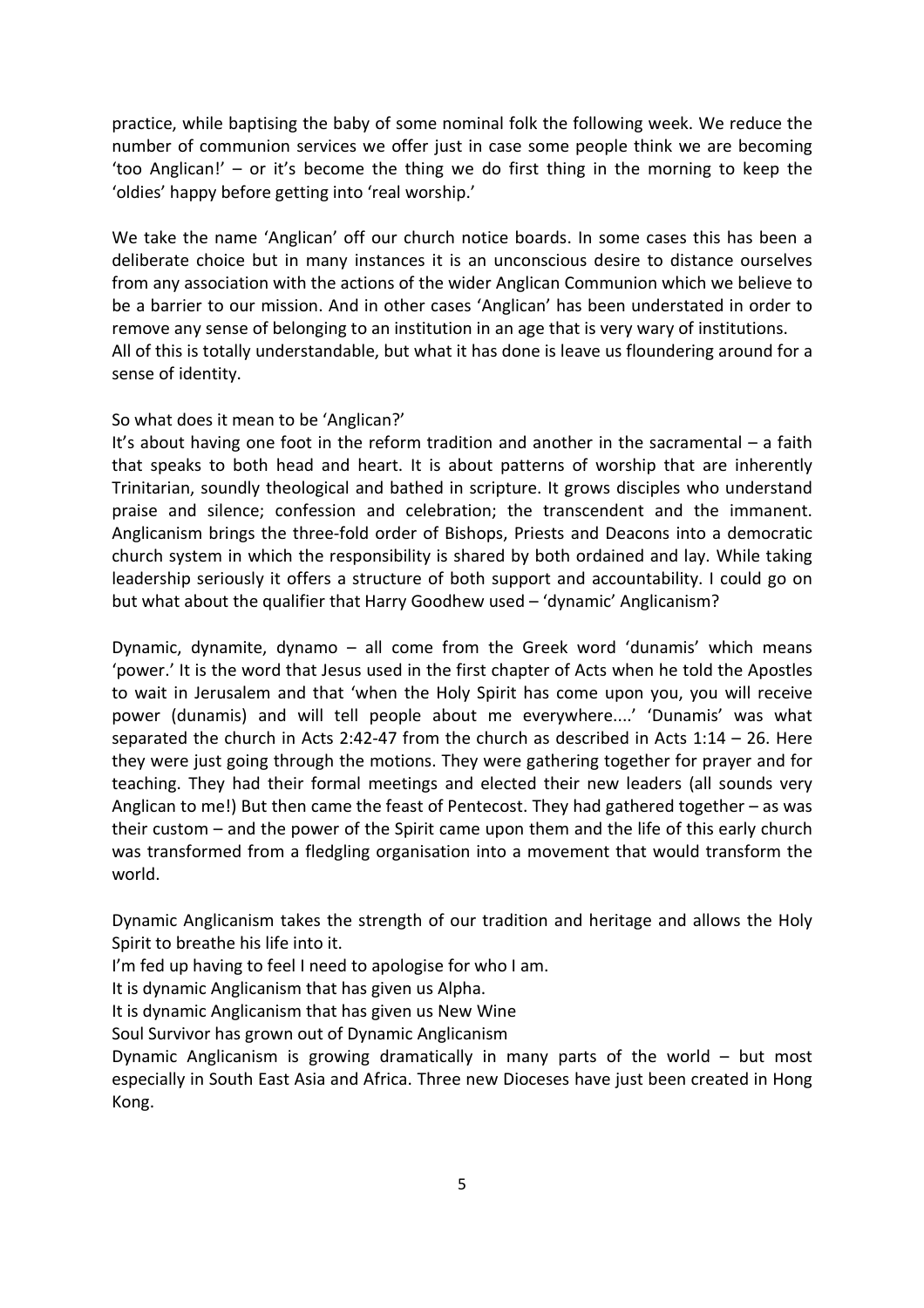I think that in the early 90's we were dynamically Anglican – and the Lord added to our number daily those who were being saved. But then somehow, somewhere along the journey we dropped the torch. I suspect that in our desire to grow stronger theologically we let the pendulum more toward the Word and away from the Spirit as if they are two distinct realities. Dynamic Anglicanism has nothing to do with either/or when it comes to Word and Spirit but embraces both/and. I want us to reclaim that balance.

And that leads into my second theme:

# Balanced Spirituality.

We are told that a healthy life is a balanced life. We ensure that we have a balanced diet and a balanced pattern of rest and recreation. And I think there is a spiritual parallel  $-$  a series of biblical dualities that we get out of balance far too often. And I want us to strive to be a church that gets the balance right.

There are several of them including:

- Word and Spirit
- Grace and Truth
- Justice and Righteousness
- Faith and works
- Transcendence and Immanence
- Praise and worship

I want to focus on two or three only this morning and I am probably influenced in my choice by what I experienced at Lambeth and have observed within the Anglican Communion.

# Grace and Truth.

From the prologue to John's Gospel:

'The Word became flesh and made his dwelling among us. We have seen his glory, the glory of the One and Only who came from the Father, full of grace and truth.' Grace and Truth.

I wish I had the time to tease these two concepts out theologically because they are not as diametrically opposed as we have tended to make them. They are actually very closely related – they are the two sides of the one coin and were both essential attributes in the person of Jesus. But when I consider the way we flesh them out within contemporary Christianity I get a sense that we tend to swing one way or the other.

At the risk of a sweeping generalisation I would say that there is a perception out there that the evangelical church is deeply concerned about the 'truth' and the voice of grace is strangely silent; a graceless Christianity where the liberating truth of Christ is stifled because of the Spirit in which it is proclaimed. Whereas the Liberal Church loves to talk about Grace, but echoes the voice of Pilate when he asked 'what is truth?' It's a wishy-washy Christianity that embraces everything and challenges nothing. Hearts are not changed, lives are not transformed and God grieves.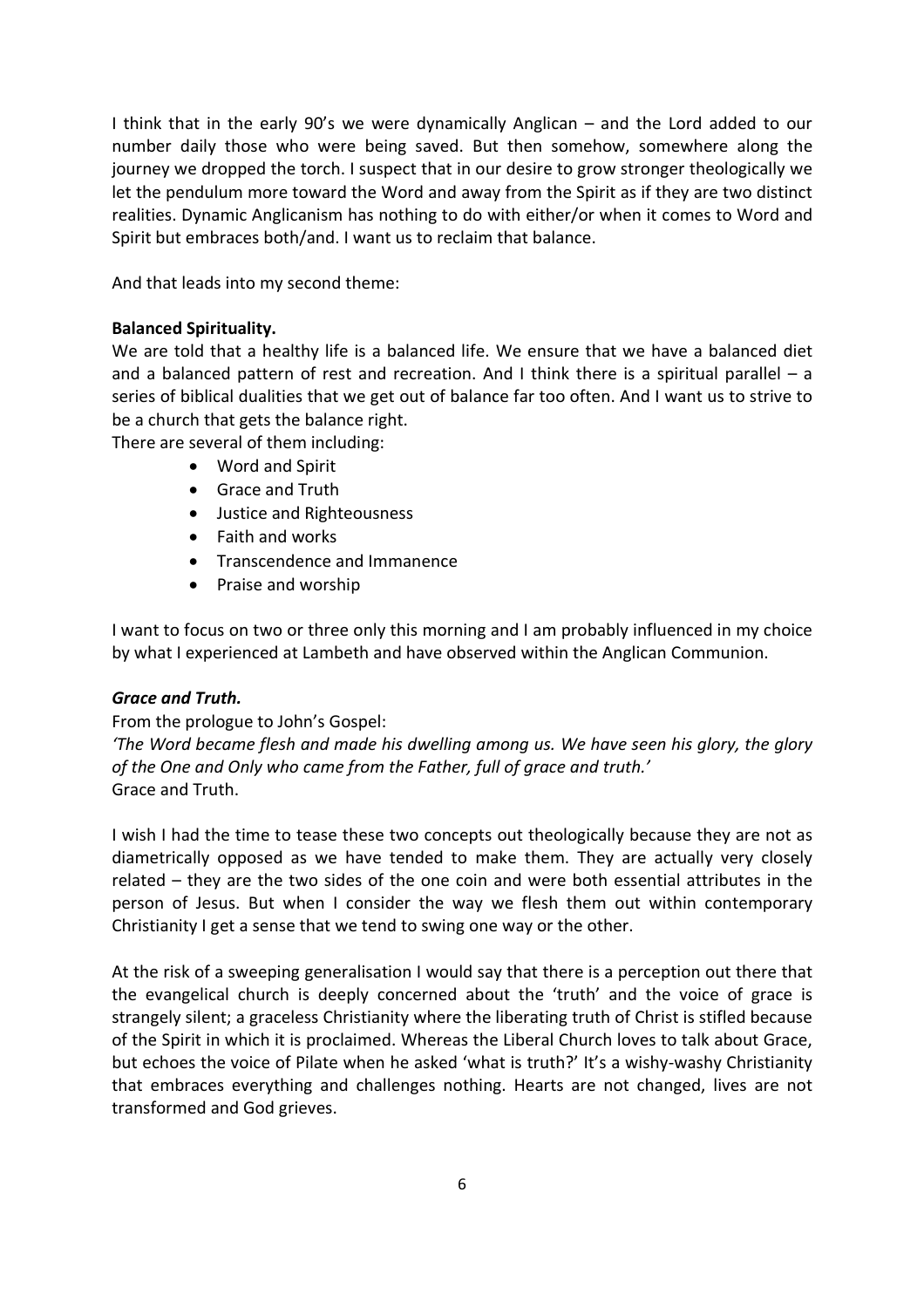There are many reasons why 'Liberalism' has gained a dominant place within the Anglican Communion but I am firmly convinced that one of the main ones is the inability of evangelicalism to be united. The lack of grace means that suspicion is alive and well in evangelical circles internationally and it's alive and well in this Diocese. In Jesus there is no conflict between grace and truth. In fact I would say that theologically, the truth of God is Grace! Rather than debate that now I want to challenge us to get the balance right and to understand that for a missional church, grace is the means by which people experience the truth.

# Justice and Righteousness.

'Justice' was one of the buzzwords at Lambeth. If we heard it once we heard it a thousand times. And of course it is within the framework of Justice that the issues of human sexuality are discussed and debated. One whole day of Lambeth was given over to the theme of Biblical Justice and the next day  $-$  as a response  $-$  the Bishops and their spouses marched through London in support of the millennium goals; goals that every single Christian would want to say 'amen' to.

We were in our Indaba groups and had just watched another video about Justice and the group was beginning to discuss it when one of the Sudanese Bishops stood and voiced the exact words that had been going through my mind. "Why do we talk so much about Justice and never mention righteousness? Why the silence?"

And no-one answered him.

In the Old Testament these two terms often appear together – again, as two sides of the one coin.

The Lord Almighty is exalted by his Justice. The holiness of God is displayed by his righteousness.'

(Isaiah 5:16)

'Justice will dwell in the desert and righteousness live in the fertile field. The fruit of righteousness will be peace and the effect of righteousness will be quietness and confidence for ever.'

(Isaiah 32:16-17)

'Let Justice roll on like a river, righteousness like a never-failing stream.' (Amos 5:24)

The Hebrew word in these passages cannot be adequately translated with one English term – it is much deeper and broader than any one word that we might have. And so it is translated as both justice and righteousness which is the closest we can get to it. The Hebrew word is strongly connected to relationship – particularly the covenant relationship we have with God. There is no understanding of Justice and Righteousness outside that relationship.

The Hebrew concept implies a life lived in a covenant relationship with God in such a way that our thoughts and our behaviours etc are a reflection of his teaching and we see people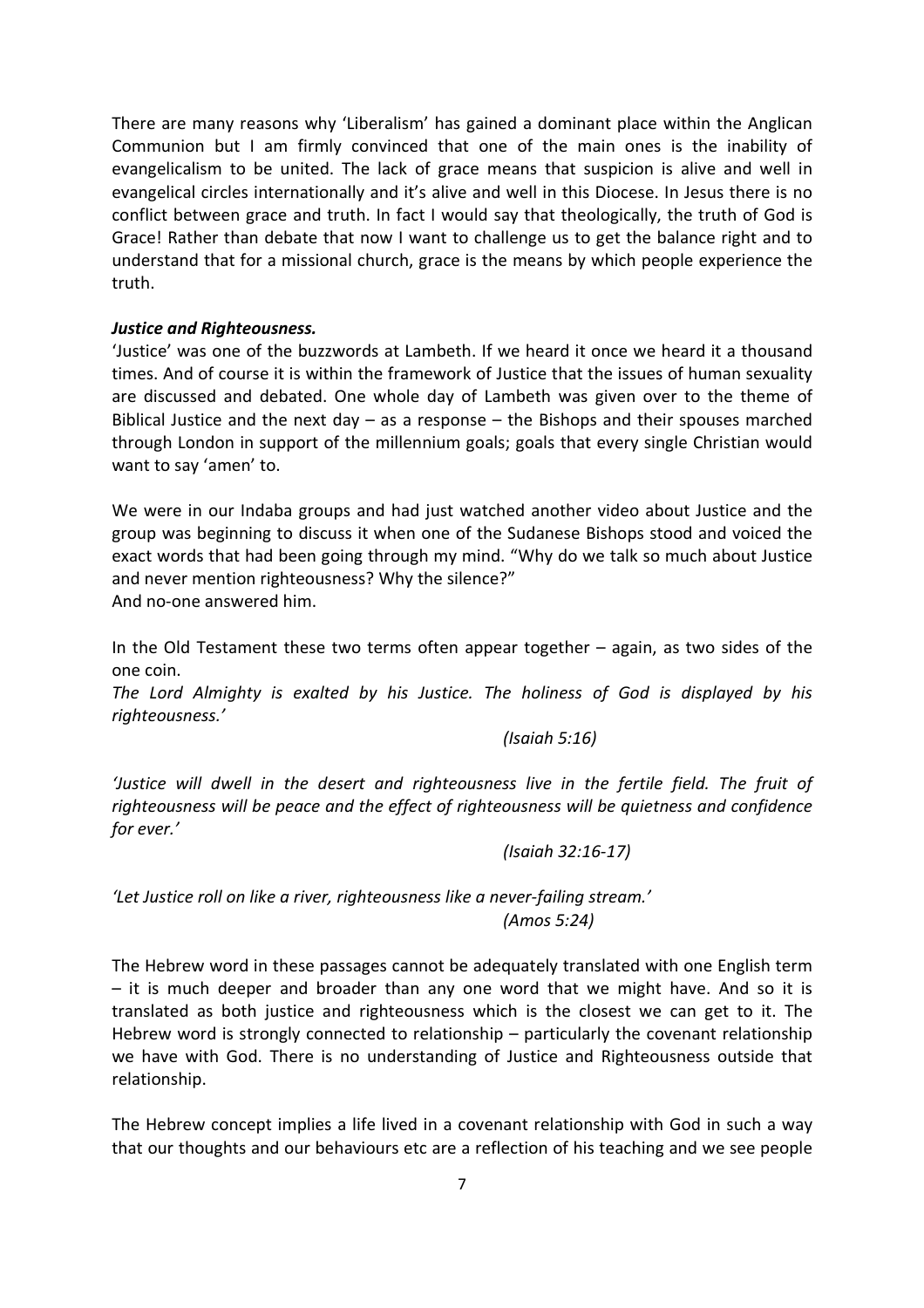and situations through the eyes of God and we respond accordingly. If you like it visually, Righteousness is the vertical and Justice is the horizontal dimension of the same concept. They can't be separated and it is unbiblical to do so. Yet the church insists on talking about Justice and never mentioning Righteousness. It's a little too hard because righteousness would give a different perspective on some of the issues the church would want to discuss as justice.

As we sat in our Indaba groups and watched this video, the presenter  $-$  a highly respected and influential woman within the international communion – suddenly said 'Jesus encouraged us to 'hunger and thirst for justice.' And I wanted to cry out at that stage, "No he didn't! He asked us to hunger and thirst for righteousness!"

And, as I mentioned at the beginning of this section – there are many other dualities within scripture. Authentic Christianity gets the balance right. Let's make sure we do.

Dynamic Anglicanism, balanced spirituality and the third theme (an echo from my charge to Synod last year) is Missional Discipleship.

#### Missional Discipleship

I dedicated my whole address to this theme last year, but it is important to include it in this charge because 'discipleship' is to be our major focus for 2009. It preoccupied my thoughts last year as I became more and more concerned at the growth of a wafer-thin Christianity that has far more in common with the desires of our consumer culture than it does with the challenges of the Sermon on the Mount.

Jesus' 'great commission' found at the end of Mathew's Gospel commands us to go and make disciples.... The first word is a kind of missional imperative all on its own: Go! There's no sense at all that we're to just sit around hoping that people will come to us. The command is to go - and make disciples.

#### I summed up my charge last year with this one sentence

'Missional Discipleship seeks to grow disciples who are passionately involved in, and engaged with their society and their culture, but whose lives radiate increasing Christlikeness that is markedly distinct from the individualistic consumerism of our prevailing culture.'

I hope that we might be a little more intentional next year than we were this year in making this our major theme. The Bishop of Oxford, John Pritchard will be speaking on the theme of discipleship at our leadership conference just prior to our final  $150<sup>th</sup>$  event at the end of April.

#### The fourth theme is Inspiring Leadership.

I have never made a secret of the fact that this is one of my driving passions because I believe that we have a leadership crisis in the church. The Anglican Church in New Zealand is experiencing the consequences of several decades of second-rate theological education at a national level and those of us who survived and grew through it are the exception rather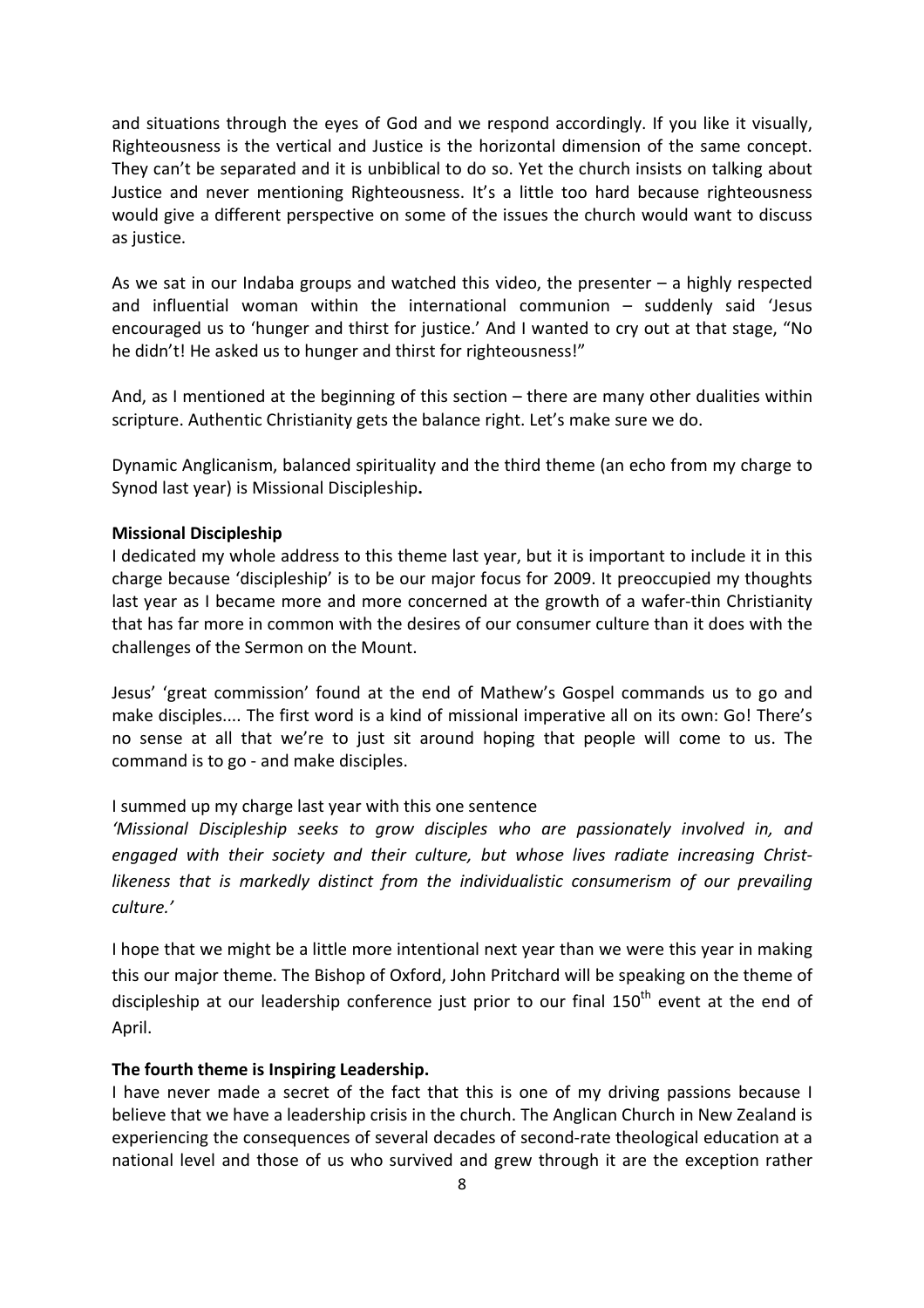than the norm. Several key evangelical parishes around the country are now looking for vicars and they are struggling to find them. The last two Episcopal electoral synods in New Zealand have chosen from overseas. Our inability to produce inspiring leadership is a litmus test to the state of health of the Anglican Communion. And that deeply concerns us as a Diocese. There are two dimensions to this theme this morning.

## Firstly, the identification, training, equipping and resourcing of new leaders.

As we gather as Synod this year Bishopdale Theological College is coming to the end of its first full-time year of operation and present with us, as a member of Synod, is our Dean of Studies Rev Dr Tim Harris. The development of a College of Theology here in Nelson was a huge leap of faith from Synod and yet we took it with the belief that this was God nudging us. You wanted those responsible for the initial planning to show that we had a sizable trust behind us. We came back last year and said, we haven't, but we believe we have enough to begin. You were a bit nervous, but you said okay. A few weeks ago I had a strong sense that God was saying that this is going to be a feature of the College. We are not going to be richly endowed because he wants to keep us on the cutting edge together - constantly recommitting ourselves to this vision and soaking it in daily prayer because its existence depends upon it.

We set Bishopdale up as an independent Trust, reporting to Synod. But as we have progressed through this year we have recognised the critical importance of the College to the life and vision of the Diocese. It is my plan for Bishopdale to have total responsibility for ministry formation within the Diocese and the Rev Dr Peter Carrell is working with the Dean of Studies to facilitate this. It comes at a time when the Dean is also seeking to move Bishopdale more toward a seminary model that integrates teaching with the reality of ministry rather than the College model that sees theological education as an academic pursuit separate from ministry. But Tim will share more of this when he speaks to the Bishopdale report later in Synod. So Bishopdale College is the tangible sign of our commitment to new leadership for the church.

# Secondly, we have a desire to be more proactive in the encouragement and support of our existing leaders.

This Diocese is so blessed to have the leaders that it does. The week after our return from Lambeth Hilary and I opened our home to any clergy and spouses who wanted to come and hear about our experiences – a kind of debrief. About 30 people packed into Grove St and scanning the room I found myself profoundly moved as I looked into the faces of the ministries represented there.

Early in this report I said that ministry is tough. And it's lonely. And so this coming year we will establish a professional development program that will help guard those in full-time ministry (both lay and ordained) while at the same time helping them feel both supported and extended.

It is a three-part program comprising personal supervision, peer-support and a two-yearly ministry appraisal. This program will be a formal requirement in all new contracts and a prerequisite for any clergy applying for development grants from the Diocese. But my hope is